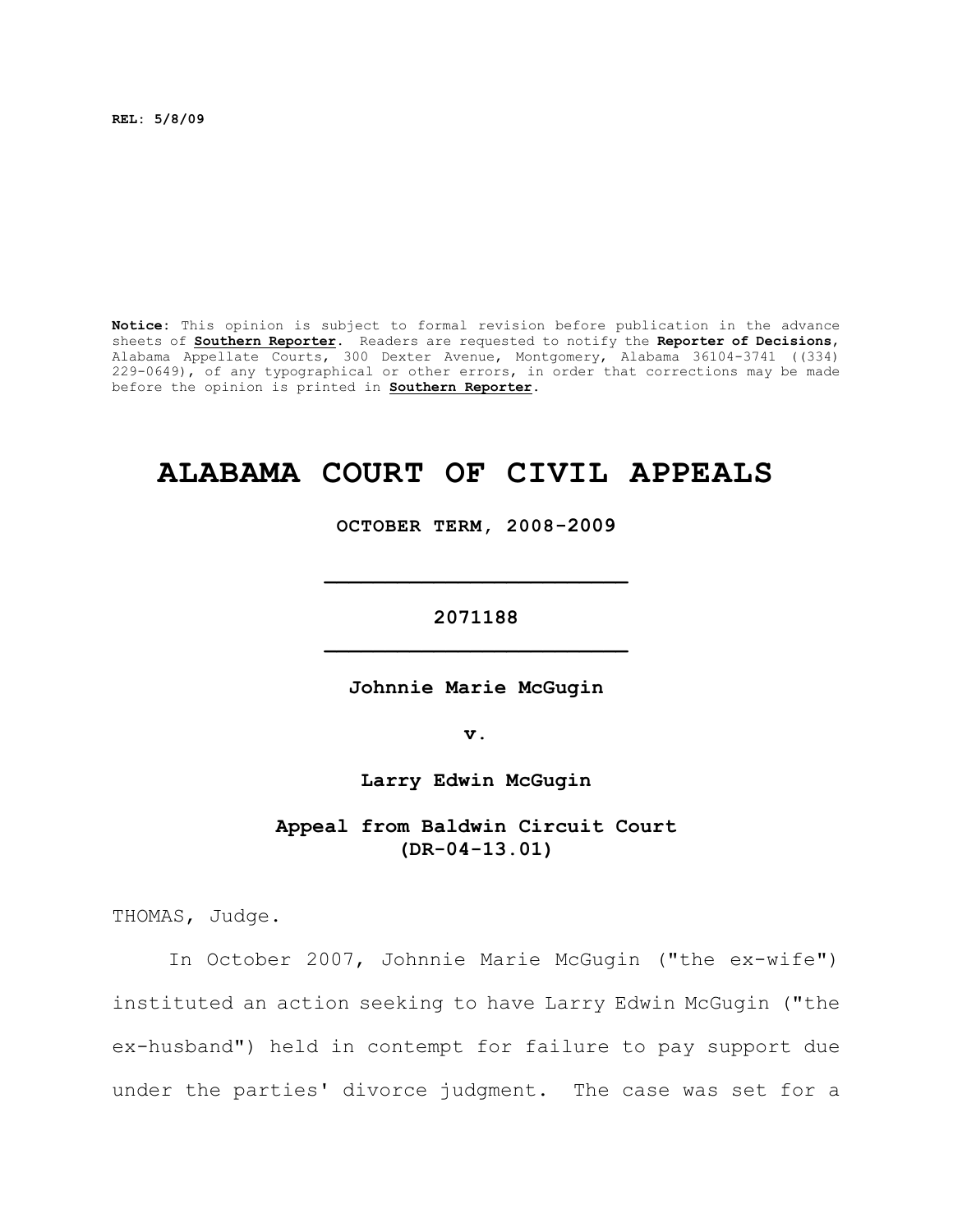trial on December 20, 2007; the ex-husband failed to appear, prompting the trial court to make an entry of default on December 20 and to order that the ex-wife's attorney prepare a more detailed default judgment.

On December 27, 2007, the ex-husband filed a motion to set aside the "default judgment" under Rule 55(c), Ala. R. Civ. P. On that same date, the ex-husband filed his answer to the ex-wife's complaint and a counterclaim, in which he sought to have the ex-wife held in contempt for failing to pay off the debt associated with an automobile she had been awarded in the parties' divorce judgment and to have his obligation to pay alimony to the ex-wife terminated on the ground that she had openly cohabited with a member of the opposite sex. The ex-wife filed a response opposing the ex-husband's motion and an answer to his counterclaim on January 2, 2008. The trial court set the ex-husband's Rule 55(c) motion for a hearing to be held on February 7, 2008. A default judgment awarding the ex-wife \$6,354 in past-due alimony and ordering the ex-husband to resume monthly alimony payments in the amount of \$1,059.50 was entered into the State Judicial Information System ("SJIS") on January 4, 2008.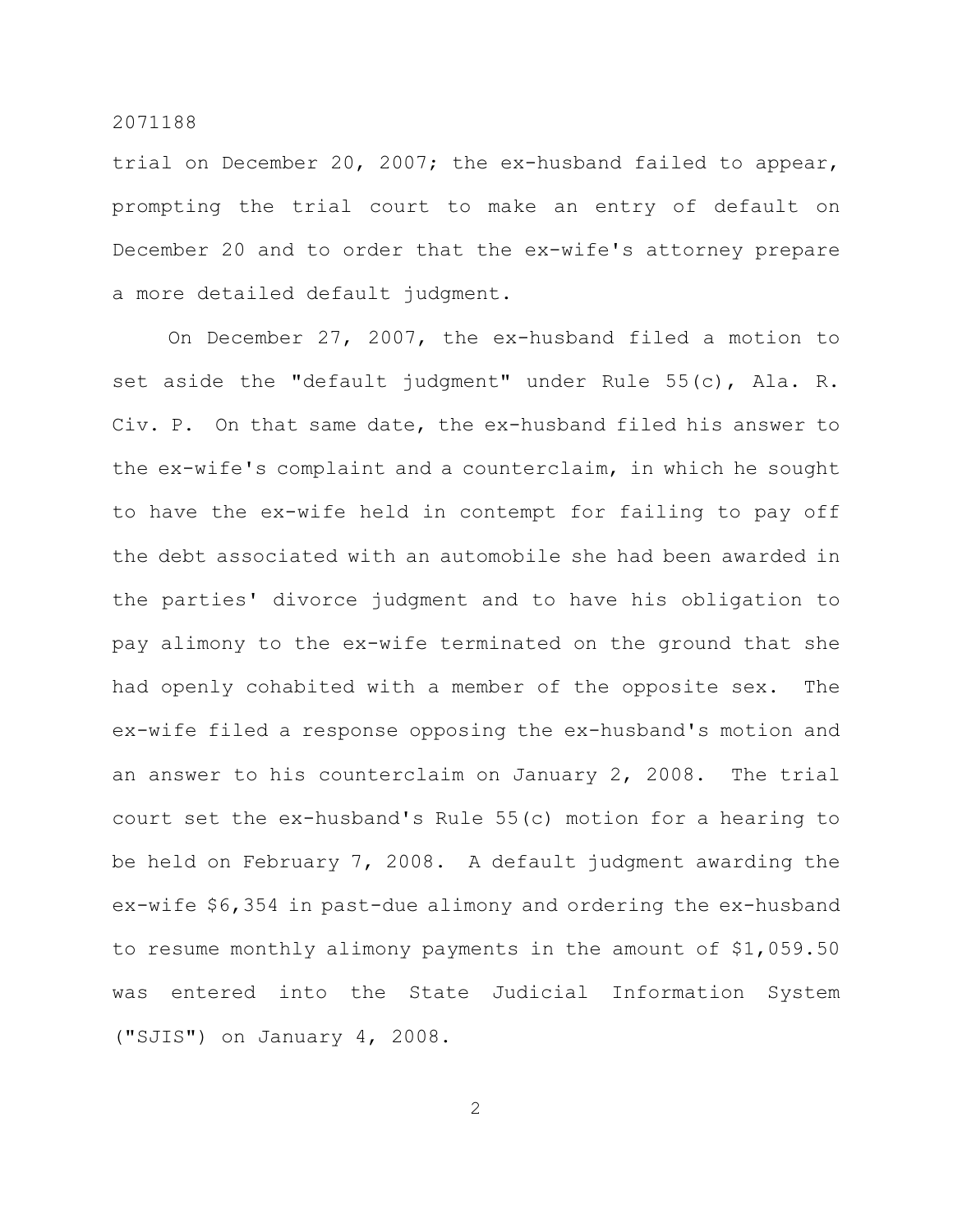The record reflects that the hearing scheduled on February 7, 2008, was continued to April 10, 2008, and that the hearing scheduled for April 10, 2008, was continued to May 27, 2008. On May 27, 2008, the trial court tried the contempt issues raised by the parties in their respective pleadings. A judgment finding the ex-husband in contempt for failing to pay his obligations under the divorce judgment and determining that the ex-wife had cohabited with a member of the opposite sex was entered on September 3, 2008; that judgment did not address the ex-husband's contempt claim. The ex-wife appealed on September 11, 2008.

In the ex-wife's statement of the case in her brief on appeal, she notes that the trial court failed to rule on the ex-husband's Rule 55(c) motion. She further states that "the parties tried the case." The ex-wife fails to appreciate the import of the trial court's failure to rule on the exhusband's Rule 55(c) motion.

A Rule 55(c) motion, like most postjudgment motions, must be ruled upon within 90 days of its filing or it is denied by operation of law. Rule 59.1, Ala. R. Civ. P. Because the exhusband's Rule 55(c) motion was filed before the entry of the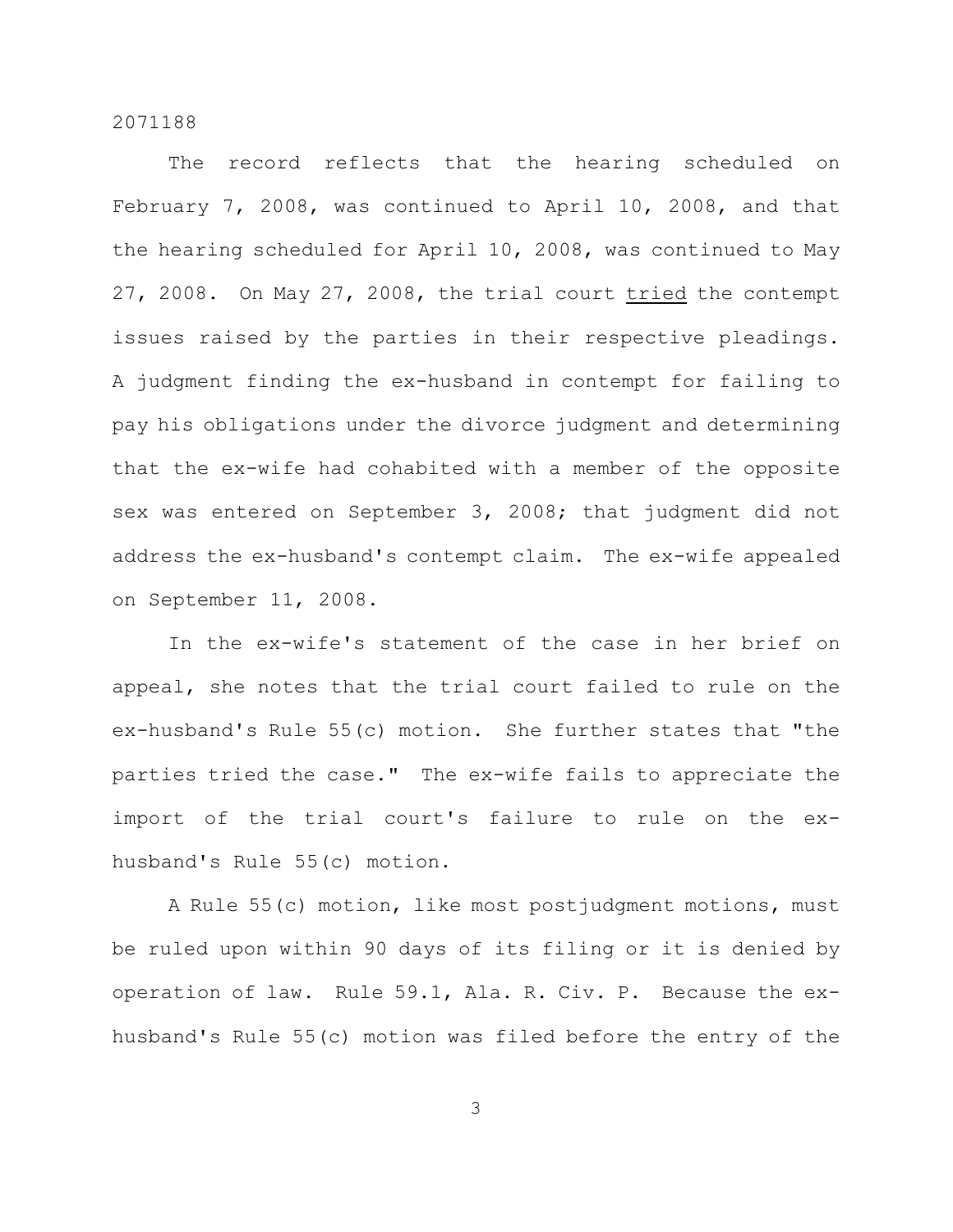default judgment, it is treated as if it was filed on the date of the entry of the judgment itself. New Addition Club, Inc. v. Vaughn, 903 So. 2d 68, 72 (Ala. 2004). Based on a filing date of January 4, 2008, the ex-husband's motion was deemed denied by operation of law on April 3, 2008. The trial court lost jurisdiction to act at that point, rendering its later actions in conducting a trial on the contempt issues on May 27, 2008, and in entering a judgment on those issues on September 3, 2008, void for want of jurisdiction. Ex parte Caterpillar, Inc., 708 So. 2d 142, 142 (Ala. 1997); Newman v. Newman, 773 So. 2d 481, 483 (Ala. Civ. App. 1999). This court may take notice of a lack of jurisdiction ex mero motu. See Ruzic v. State ex rel. Thornton, 866 So. 2d 564, 568-69 (Ala. Civ. App. 2003), abrogated on other grounds by F.G. v. State Dep't of Human Res., 988 So. 2d 555 (Ala. Civ. App. 2007).

Our analysis is not impacted by the filing of the exhusband's counterclaim on December 27, 2007, before the entry of the default judgment. The trial court's December 20, 2007, order noted the ex-husband's failure to appear and indicated that the court viewed the failure to appear as a default, serving as an entry of default under Rule 55(a). After an